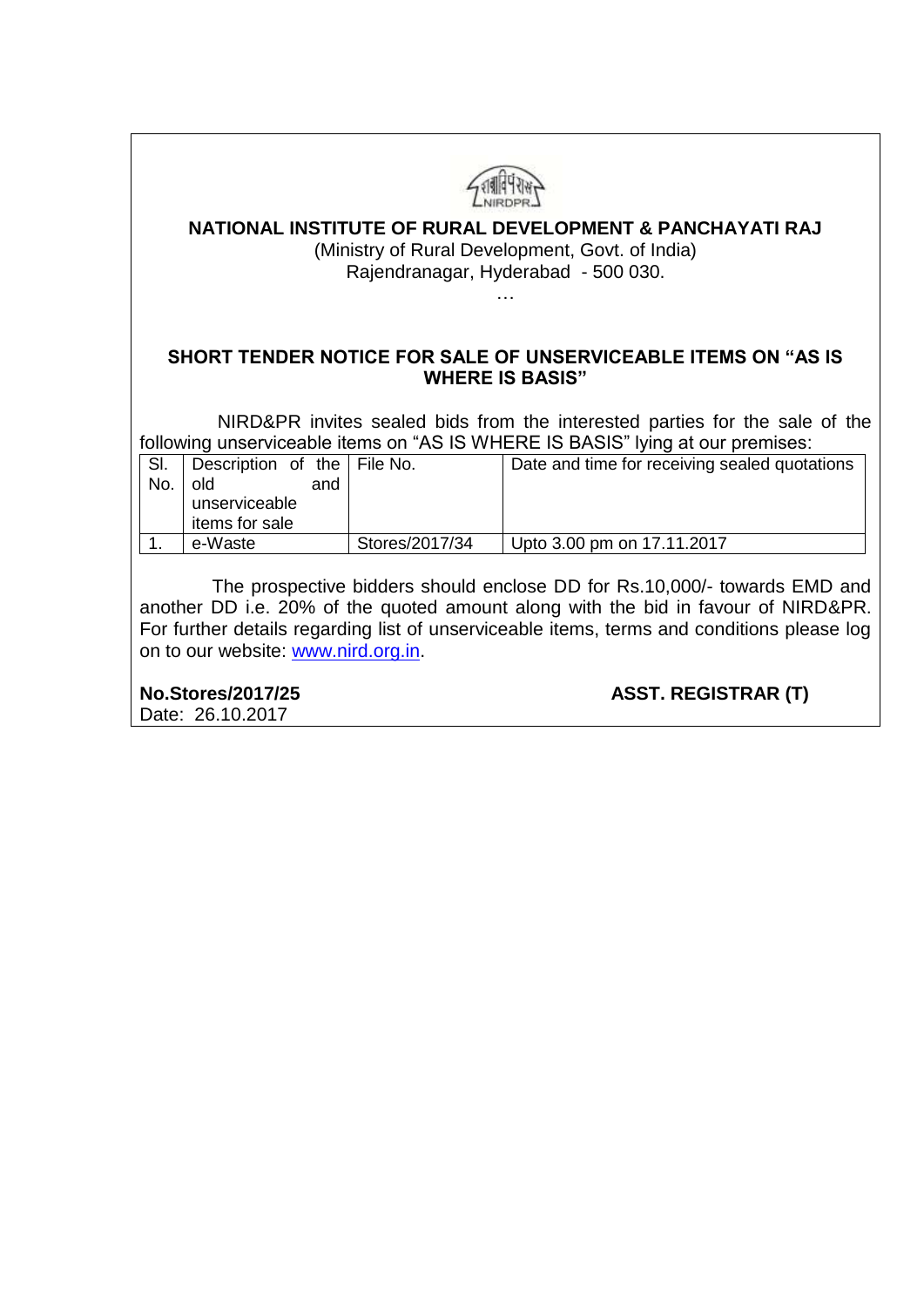

## NATIONAL INSTITUTE OF RURAL DEVELOPMENT & PANCHAYATI RAJ (Ministry of Rural Development, Govt. of India) Rajendranagar, Hyderabad - 500 030.

…

### **TENDER NOTICE FOR DISPOSAL OF E-WASTE ON "AS IS WHERE IS BASIS"**

# QUOTATION

To

The Asst. Registrar (T) National Institute of Rural Development & Panchayati Raj Rajendranagar, Hyderabad - 500 030

Sir,

Sub : Quotation for lifting of e-waste on "as is where is basis" - Reg.

## PART - I : COMMERCIAL DETAILS

…

1. Name and address of the bidder:

- 2. Telephone / Mobile Nos. :
- 3. GST Registration No. :
- 4. Registration details under Central Pollution Control Board
- 5. Whether copy issued CPCB is enclosed :

6. EMD details : DD No. for : Rs 5,000/-

Date:

| SIGNATURE OF THE          |
|---------------------------|
| <b>BIDDER &amp; STAMP</b> |

Encl : DD No\_\_\_\_\_\_\_\_\_\_\_\_\_\_\_\_\_ drawn on\_\_\_\_\_\_\_\_\_\_\_\_\_\_

For Rs 5,000/- dated\_\_\_\_\_\_\_\_\_\_\_\_\_ is enclosed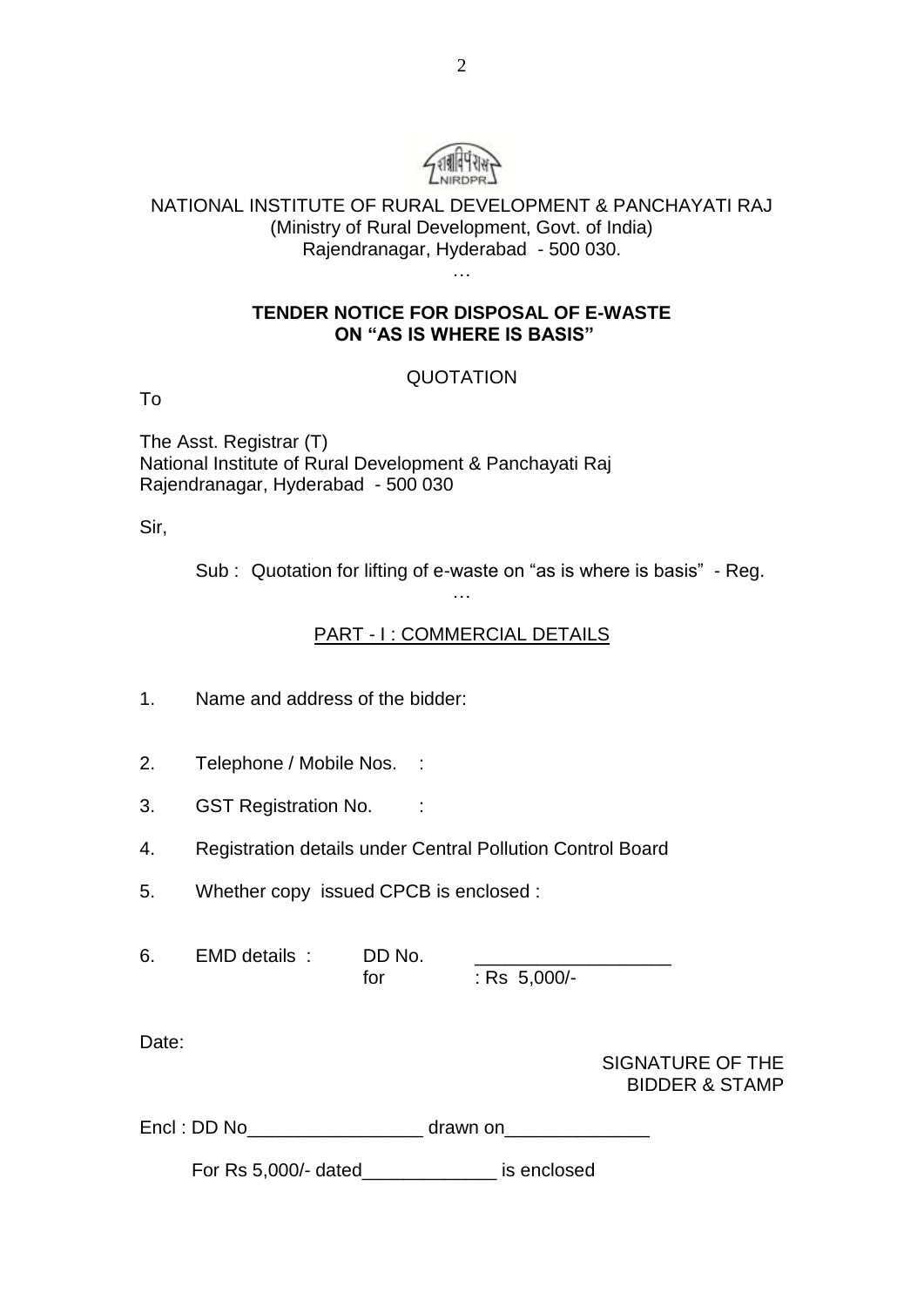

### NATIONAL INSTITUTE OF RURAL DEVELOPMENT & PANCHAYATI RAJ (Ministry of Rural Development, Govt. of India) Rajendranagar, Hyderabad - 500 030.

### PART – II: FINANCIAL BID

I/We have inspected the e-waste as listed in Annexure, am/are interested to purchase the same on "as is where is" basis. I/We the undersigned, submit the offer as quoted below:

| SI.<br>No. | Description of the item                                  | Rate quoted<br>in figures<br>(Rs | In words |
|------------|----------------------------------------------------------|----------------------------------|----------|
|            | e-waste (as per the<br>details indicated at<br>Annexure) |                                  |          |
|            | Гоtal                                                    |                                  |          |

(For details of the unserviceable items please go through the Annexure)

- 2. Further, we accept all the terms and conditions of the documents in bid form and this acceptance shall prevail over any other conditions, if any given in our bid.
- 3. We undertake to lift the e-waste after making full payment before taking delivery of the items within stipulated time prescribed by NIRD&PR.
- 4. We also undertake that all the e-waste will be disposed off as per Ewaste (Management and Handling) Rules, 2011 notified by Ministry of Environment and Forests.

SIGNATURE OF THE BIDDER & SEAL

Date: Place: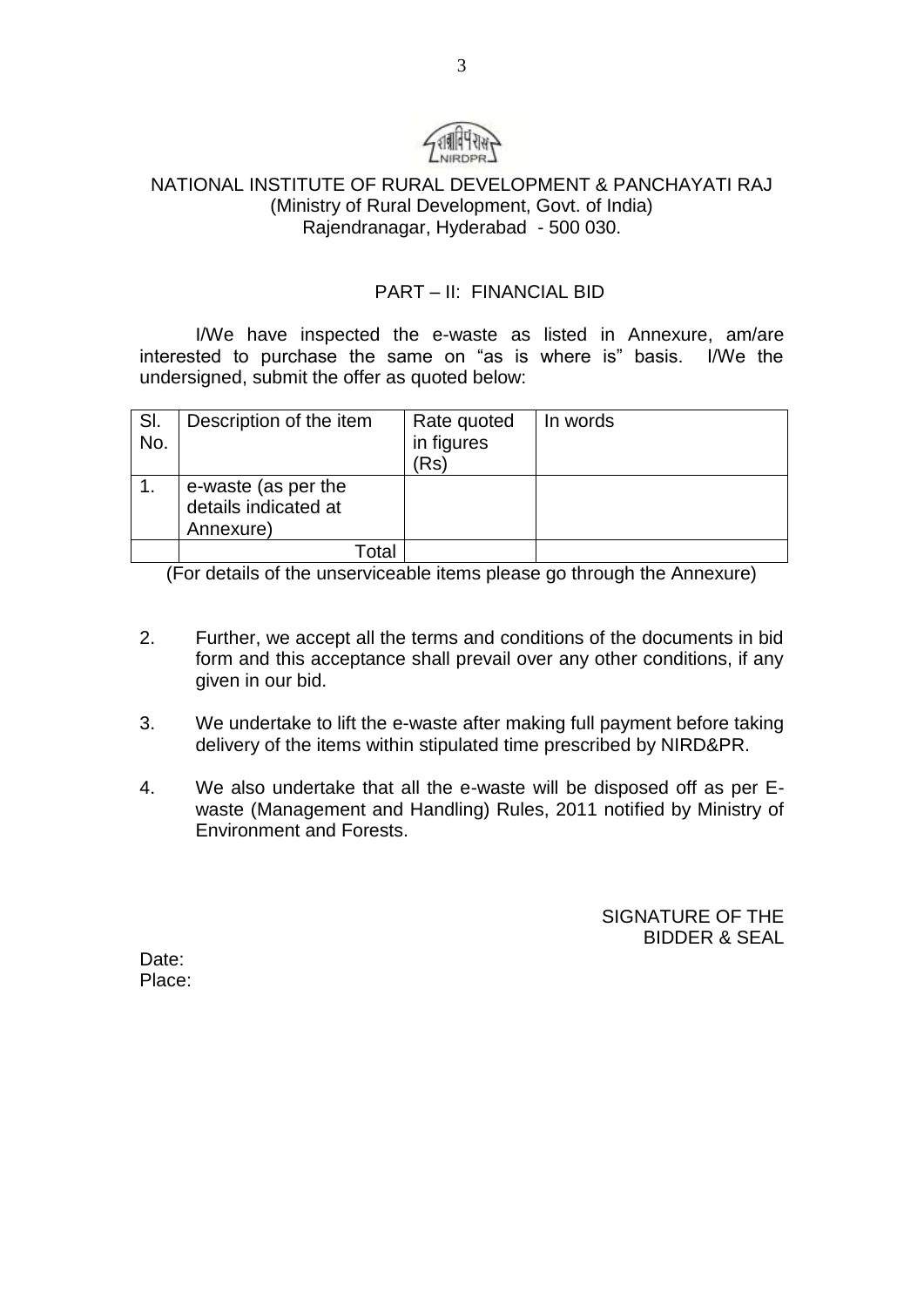

### NATIONAL INSTITUTE OF RURAL DEVELOPMENT & PANCHAYATI RAJ (Ministry of Rural Development, Govt. of India) Rajendranagar, Hyderabad - 500 030.

#### **Terms and Conditions for disposal of E-Waste**

- 1. The offer should be accompanied by crossed Demand Draft for Rs. 5,000/- (Rupees five thousand only) towards earnest money deposit in favour of NIRD, payable at Hyderabad. In addition to EMD, the bidder should also enclose 20% of the quoted amount along with the bid in the form of DD in favour of NIRD&PR.
- 2. Sealed envelope along with the earnest money deposit should be submitted upto 3.30 p.m. on 17.11.2017. The envelope should be addressed to: The Asst. Registrar (T), NIRD&PR, Rajendranagar, Hyderabad. The sealed quotations will be opened at 3.30 p.m. on the same day. The sealed quotations are to be dropped in the tender box kept at Main Gate, NIRD&PR.
- 3. The sealed quotations without EMD and another DD equivalent to 20% of the quoted amount will be summarily rejected. Similarly, quotations received after 3.00 pm are liable for rejection.
- 4. The list of unserviceable items are indicated in the Annexure.
- 5. The earnest money deposit/20% of the value of the rate quoted for the unaccepted offers will be returned after completion of the auction.
- 6. The interested parties may inspect the unserviceable items, well in advance on all working days between 2.30 pm to 4.30 pm. However, one representative from each intended bidder will be allowed for inspection of the scrap during the above timings.
- 7. The bidder shall have to provide services required at Hyderabad.
- 8. All bidders must enclose GST registration certificate alongwith the tender documents.
- 9. Only registered Recyclers/Reprocessor of e-waste with Central Pollution Control Board (CPCB) are required to participate. They will have to submit the copy of certificate to this effect along with tender document and this certificate must have the validity on the last day of submission of Bid.
- 10. The items shall be sold to the highest price of bidder.
- 11. No items, once disposed to the successful bidder, shall not be taken back by NIRD&PR.
- 12. The successful bidder has to make to full balance payment in the form of Demand Draft in of `NIRD&PR" payable at Hyderabad within 5 (five) working days after confirmation, failing which the offer will be cancelled and EMD shall stand forfeited.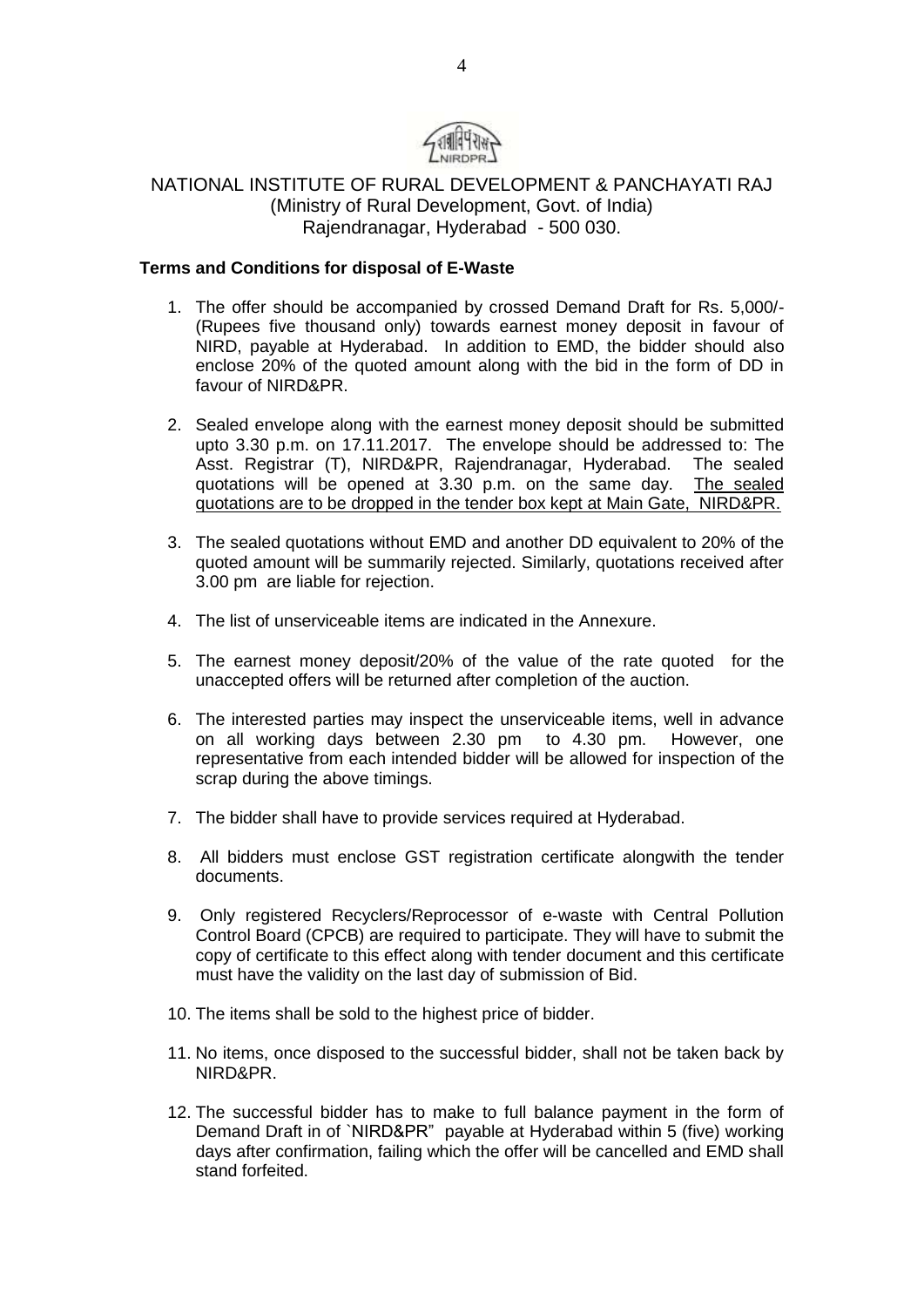- 13. The successful bidder shall be required to lift all the items from NIRD&PR to his premises within 5 (five) working days after payment of the quoted amount minus EMD amount). On failure to do so, NIRD&PR shall have the right to forfeit the entire amount of the bidder and dispose the items to alternate bidder.
- 14. The successful tenderer shall take the responsibility to set right any damages caused during lifting of the materials to the satisfaction of the concerned authority. On failure to do so, the entire EMD shall stand forfeited and items will be disposed to the alternate bidder.
- 15. The condemned e-waste being disposed is only for re-cycling. The use of the lifted item in any other form will lead to appropriate legal action. The hard drives in the CPUs should be drilled into or crushed beyond usage at site before lifting. The successful tenderer will be responsible to ensure this action.
- 16. A copy of this document (terms and conditions) with each page duly signed by the authorized signatory, who has signed the bid should be submitted with the quotation in token of acceptance of the terms and conditions.
- 17. Incomplete and unsigned quotations will be rejected.
- 18. The successful bidder need to submit an undertaking that all the e-waste will be disposed off as per E-waste (Management and Handling) Rules, 2011 notified by Ministry of Environment and Forests.
- 19. All the bidders shall be deemed to have read and acquainted themselves with the conditions of sale and given bids subject to these conditions.
- 20. In the event of any question, dispute or difference arising under these conditions or in connection with auction, the same shall be referred to the sole arbitration of the Director General or some other persons appointed by him. The award of the arbitrator shall be final and binding on the parties to this contract.
- 21. Jurisdiction: The order executed will be subject to Indian law and local courts at Hyderabad only.

(Vineet Kr. Tandon) Assistant Registrar (T)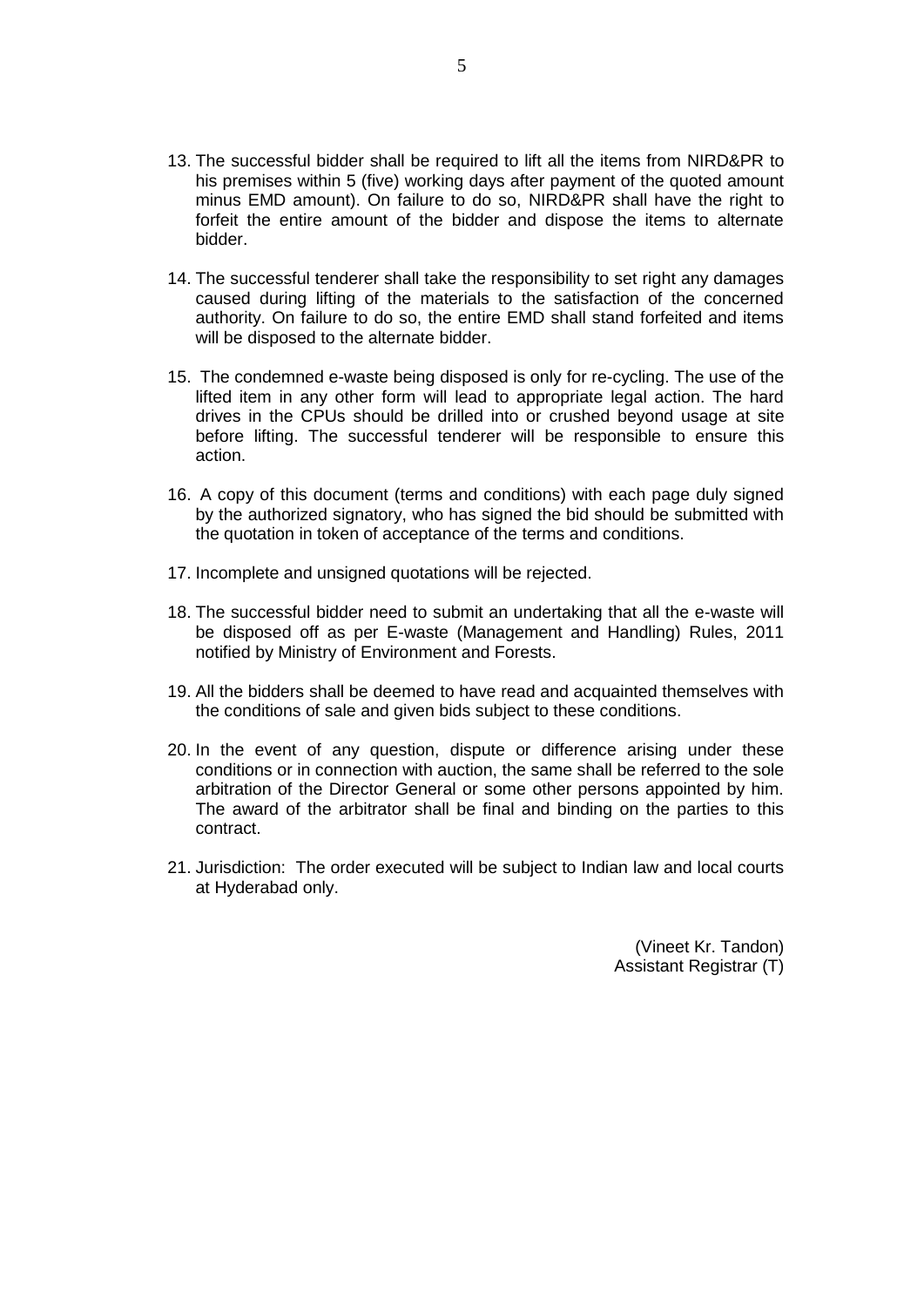| SI.                      | Location of the item on the campus / Description of | Qty.                |  |
|--------------------------|-----------------------------------------------------|---------------------|--|
| No.                      | the item                                            |                     |  |
| I.                       | <b>Stores Godown</b>                                |                     |  |
| 1.                       | Photostat machines                                  | 8                   |  |
| 2.                       | <b>Television</b>                                   | $\overline{2}$      |  |
| 3.                       | Computer systems (P2/P3/P4)                         | 110                 |  |
|                          | Laptops                                             |                     |  |
| 4.                       | <b>HP</b>                                           | 10                  |  |
| 5.                       | <b>HCL</b>                                          | 8                   |  |
| 6.                       | Toshibha                                            | $\overline{7}$      |  |
| 7.                       | Dell                                                | $\overline{2}$      |  |
| 8.                       | Acer                                                | $\overline{2}$      |  |
| 9.                       | Lenovo                                              | $\overline{2}$      |  |
|                          | <b>Computer printers</b>                            |                     |  |
| 10.                      | HP 1022                                             | 10                  |  |
| 11.                      | <b>HP LJ 1200</b>                                   | 6                   |  |
| 12.                      | HP Officejet 6110                                   | $\mathbf{1}$        |  |
| 13.                      | Epson colour STS 460                                | 1                   |  |
| 14.                      | HP Businessjet 1000                                 | 1                   |  |
| 15.                      | <b>Brother Fax</b>                                  | 1                   |  |
| 16.                      | HP LJ 6P                                            | 1                   |  |
| 17.                      | <b>HP DJ 830</b>                                    | 1                   |  |
| 18.                      | HP 1150                                             | 1                   |  |
| 19.                      | <b>HP PSC 1210</b>                                  | 1                   |  |
| 20.                      | Canon IP 1880                                       | 1                   |  |
| 21.                      | <b>HP LJP 1007</b>                                  | 1                   |  |
| 22.                      | Colour printer                                      | 1                   |  |
| 23.                      | Franking machine                                    | 1                   |  |
| 24.                      | Lexmark                                             | 1                   |  |
| 25.                      | Page Pro 1350W                                      | 1                   |  |
| 26.                      | <b>HP DJ 930</b>                                    | 1                   |  |
| $\overline{27}$ .<br>28. | <b>TVSE Printers (Dotmatrix)</b>                    | $\overline{5}$<br>5 |  |
| 29.                      | Scanners<br><b>Stabilizers</b>                      | 16                  |  |
| 30.                      | HP design jet 4500D                                 | $\mathbf 1$         |  |
| 31.                      | HP workstation W8000 HP micro tower DX7400          | $\overline{1}$      |  |
| П.                       | <b>Audio Visual equipment</b>                       |                     |  |
| 32.                      | LBD 8791 (Chairman units)                           | 5                   |  |
| 33.                      | LBD 8792 (Delegate units)                           | 101                 |  |
| 34.                      | LBD 8794 (Conf. controller)                         | 6                   |  |
| 35.                      | LBD 8781 (Delegate units)                           | $\overline{1}$      |  |
| 36.                      | LBD 8782 (chairman units                            | 21                  |  |
| 37.                      | LBD 8783 (Secretary unit)                           | $\mathbf 1$         |  |
| 38.                      | LBD 8793 secretary units                            | $\overline{2}$      |  |
| 39.                      | Philips LBD 8784 mic. Unit                          | $\mathbf{1}$        |  |

Statement showing the list of e-waste items to be auctioned